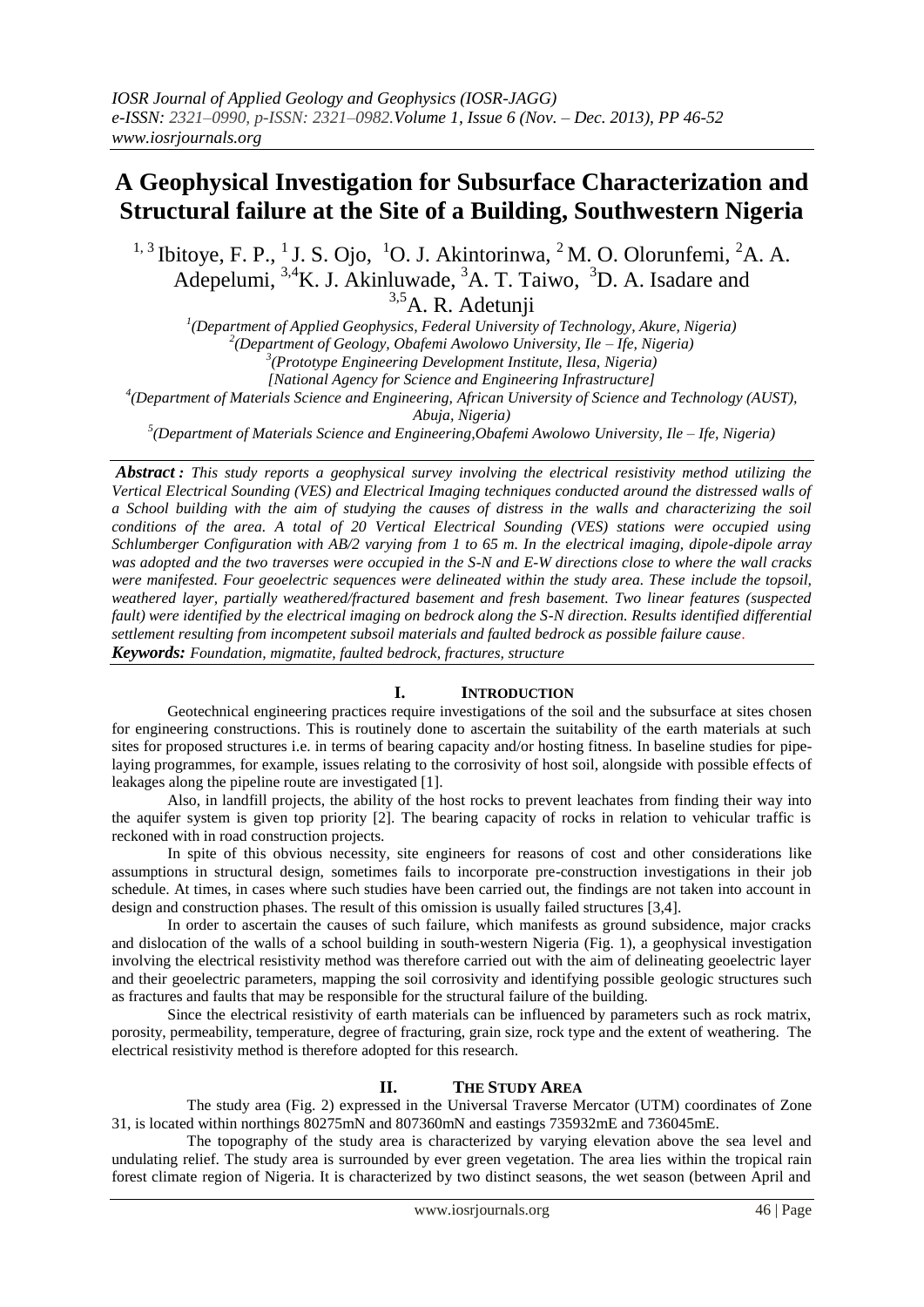October) and the dry season (between November and March). The annual rainfall is about 1600mm, while the average daily temperature is  $29^{\circ}$ C. The study area is underlain by gneiss migmatite. The campus is underlain by the rocks of the Precambrian Basement complex of the southwestern Nigeria [5]. The crystalline rocks include the granites, biotite gneiss, charnockite and quartzite. (Fig. 3). Pavement outcrops of the biotite gneiss occur in several locations within the campus.

In other parts of the campus, charnockite occur as discrete bodies; granite occurs as intrusion within the biotite gneiss. The geology and boundaries of the lithological units were however inferred in places where they are concealed by superficial residual soil [6].



**Figure 1: Surface expression of the bedrock and effects on a major pillar**



**Figure 2: Sketch map of the school campus showing the Study Area**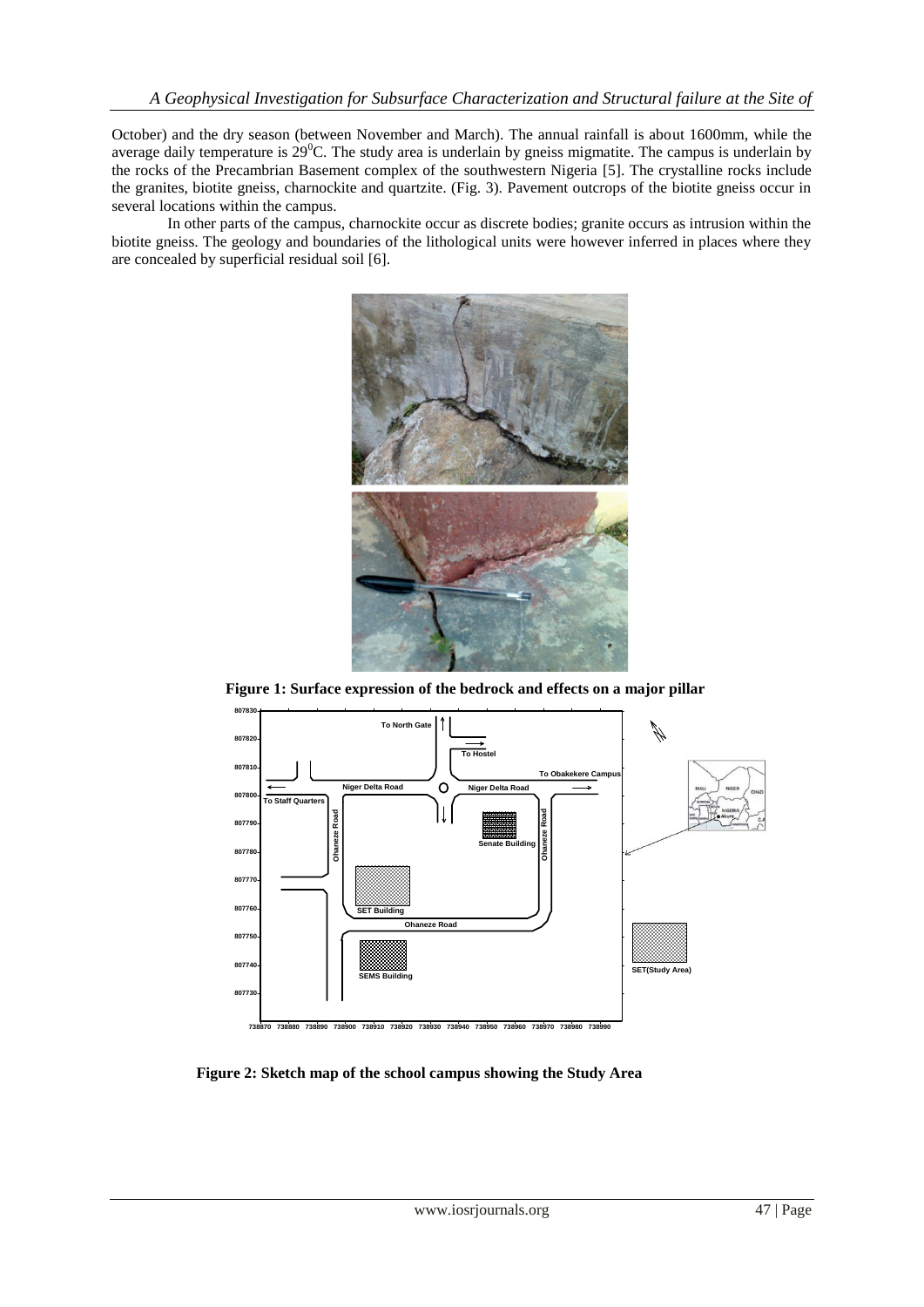

 **Figure 3: Geological Map of extended area around school campus [6].**

# **III. THE GEOPHYSICAL SURVEY**

Electrical resistivity method using Schlumberger vertical electrical sounding and combined horizontal profiling and vertical electrical sounding was employed in data collection.

Two traverses were established at the western parts while three traverses were established at the northern parts of the study building (Fig. 3). Four VES stations were occupied along each of the two traverses that run S-N which were located at the western side of the investigated building. Four VES stations were occupied along each of the three traverses that run E-W which were located at the northern side of the building. The traverse lengths varied from 45m to 95m while the traverse-traverse separation is 5m. The locations of the VES points were constrained by the manifestation of failure on the walls.

Twenty (20) vertical electrical soundings (Four per traverse) were conducted within the study area using an Ohmega resistivity Terrameter. Schlumberger array was employed with electrode separations (AB/2) ranging from 1 to 65 m. The location of each of the sounding station was recorded in Universal Traverse Mercator (UTM) Zone 31 coordinates with the aid of a GARMIN 12 channel personal navigator (GPS) unit. The results of the curve matching (layer resistivities and thicknesses) were fed into the computer as a starting model in an iterative forward modelling technique using Win RESIST version 1.0 [7]. From the results (layer resistivities and thicknesses), five geoelectric sections along E-W and S-N directions were produced, and results were also used to generate layer parameter histograms.

For the combined horizontal profiling and vertical electrical sounding as sounding technique, the same traverses where VES were carried out, were also used. The dipole-dipole array was used for the data acquisition. The inter-electrode spacing of 5m was adopted while inter-dipole separation factor (n) was varied from 1-5. The apparent resistivity values were calculated using  $\pi a(n+1)(n+2)n$  as the geometric factor. 2-D inversion modeling of the Dipole-Dipole data was carried out using DIPRO<sup>TM</sup> Software developed by the Korea Institute of Geoscience and Mineral Resources [8].

# **IV. RESULTS AND DISCUSSIONS**

The results of this research work are presented as field curves, histograms, geoelectric sections, pseudosections and 2-D inversion models.

## **4.1 Field Curves**

The curves types identified within the study area range from **A**, **H** and **AA**. The number of layers varies between 3-layers and 4-layers. **A** curve is the predominant one (Fig. 5), constituting 70% of the total, while the **H** and **AA** types constitute 25% and 5% respectively. Typical curve types in the area are shown in Figure 6a-c. The implication of '**A**' curve type as the predominant curve in the area is that the bedrock is generally shallow within the area.

## **4.2 Geoelectric characteristics**

The VES interpretation results were used to prepare 2-D geoelectric sections along two directions; S-N and E-W directions. Figs. 7 and 8.

The geoelectric section along S-N direction (Fig. 7) identified four geoelectric/geologic subsurface layers comprising the clay/sandy clay topsoil (resistivity varies from 60 to 125ohm-m and thickness ranges from 0.6m-1.4m); clay/sandy clay weathered layer (resistivity varies from 45 to 201ohm-m and thickness ranges from 1.5m-2.8m); fractured basement beneath VES 1 (resistivity of 328ohm-m and thickness of 14.2 m) and fresh basement (resistivity varies from 446 to 896 ohm-m).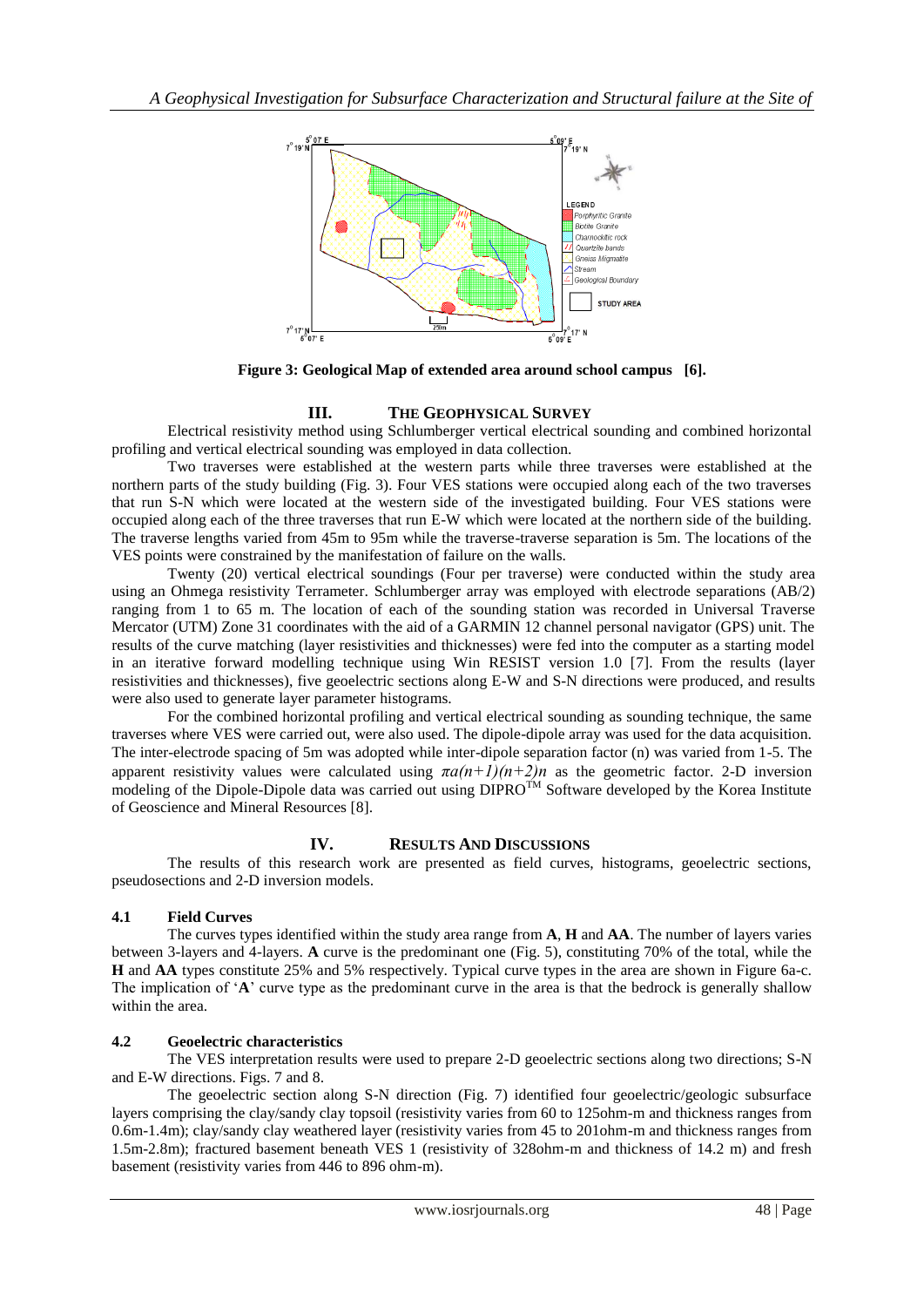









**Figure 6: Typical sounding curves in the study area showing (a) A Type (b) H Type (c) AA Type**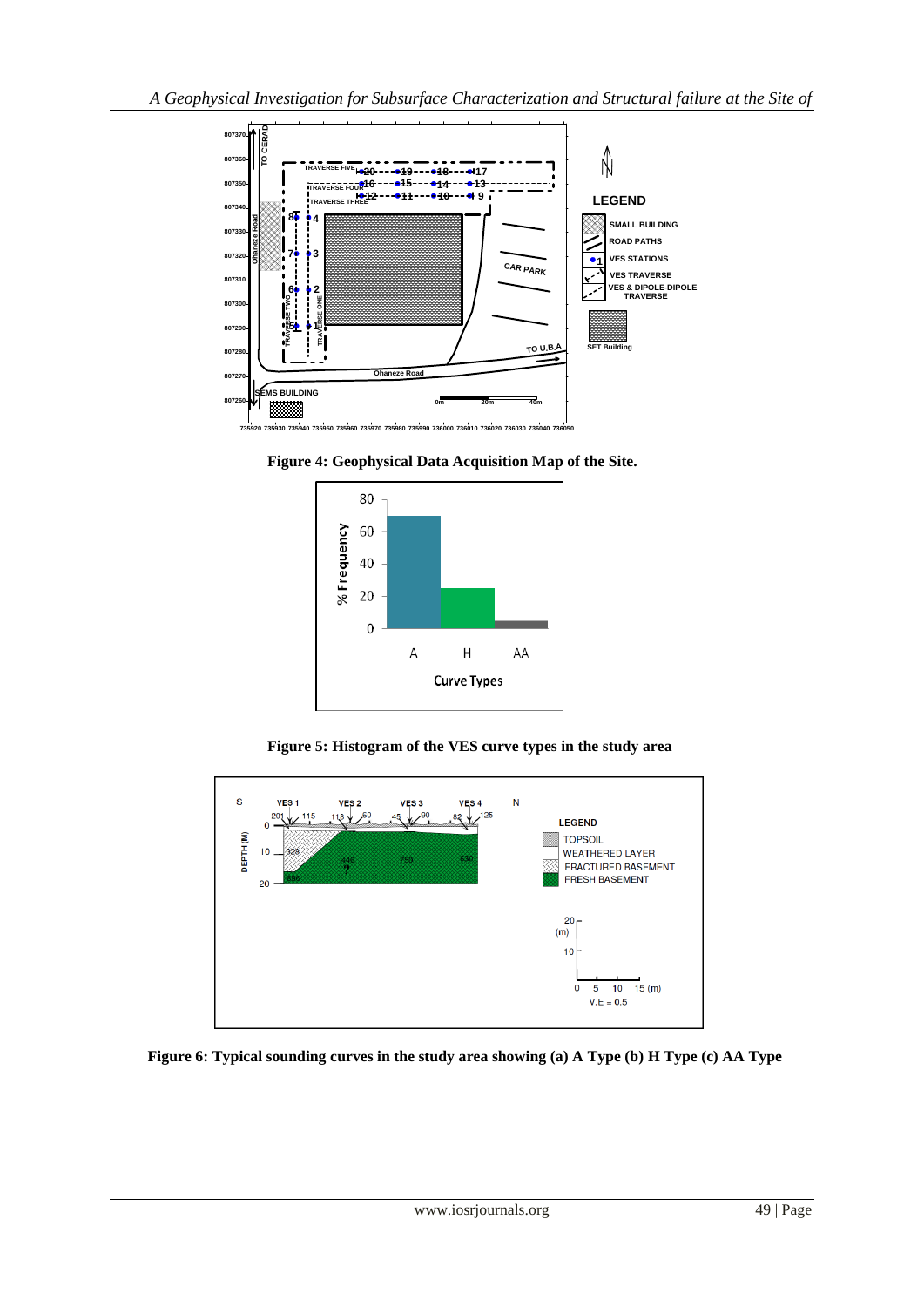

**Figure 7: Geoelectric Section along S-N Direction.**

The depth to rock head ranges from 2.9m to 3.4m. The overburden is generally thin but thinnest at VES 2 (2.9m) and thickest at VES 4 (3.4m) at the southern flank.

The geoelectric section along E-W direction (Fig. 8) identified three geoelectric/geologic subsurface layers comprising the clay/sandy clay topsoil (resistivity varies from 62 ohm-m to 115 ohm-m and thickness ranges from 0.6- 1.5m); sandy clay/clayey sand weathered layer (resistivity varies from 127 to 201 ohm-m and thickness ranges from 1.5- 2.6m) and fresh basement (resistivity varies from 1262 to 3020 ohm-m).

The depth to rock head ranges from 2.4m to 4.1m. The overburden is also generally thin but thinnest at VES 15 (2.4m) and thickest at VES 16 (4.1m), The bedrock relief gently dips down towards eastern flank (Left end), except for the significant basement depression noticed at VES 16 on the western flank (Right end).

Results of the field curves and geoelectric sections generally indicate three main geoelectric layers, namely the topsoil, the weathered layer and the fresh basement, the fractured basement is only localised at VES 1. The topsoil generally varies in composition from clay to sandy clay, but predominantly composed of clay formation with resistivity values generally less than 100 ohm-m .The topsoil is generally thin, with the thickness in the range of 0.41-0.60m as the predominant thickness. The weathered layer is predominantly composed of clay formation with resistivity values in the range of 100-200 ohm-m. The mean resistivity value is 157ohm-m.The thickness of this layer ranges from 0.6m to 4m with a mean value of 2.2m.

The resistivity of the fresh basement ranges from 357-3716ohm-m with a mean value of 1462ohm-m. The depth to fresh bedrock (overburden thickness) ranges from 1.2m to 16.9m with a mean value of 3.8m. The highest depth to fresh bedrock was noticed at VES 1 while the lowest was noticed at VES 9.



**Figure 8: Geoelectric Section along E-W Direction**

#### **4.3 Combined Horizon**

The Dipole-Dipole pseudosections and the 2-D resistivity structure along S-N direction are shown in Fig. 9. The 2- D resistivity structure revealed three geologic layers; topsoil (blue colour), weathered layer (green colour) and the fresh basement rock (yellow and purple colour).The topsoil was subsumed into the weathered layer in many places due to its thickness. The bedrock was outcrop between stations 2 and 7. The bedrock shows two vertical discontinuities that are typical of linear structures along the S-N direction. The linear features are located between stations 7 and 10 and stations 12 and 14. The suspected linear structures are of significant depth extent  $(> 5m)$ . The low resistivity zone between stations 7-10 (35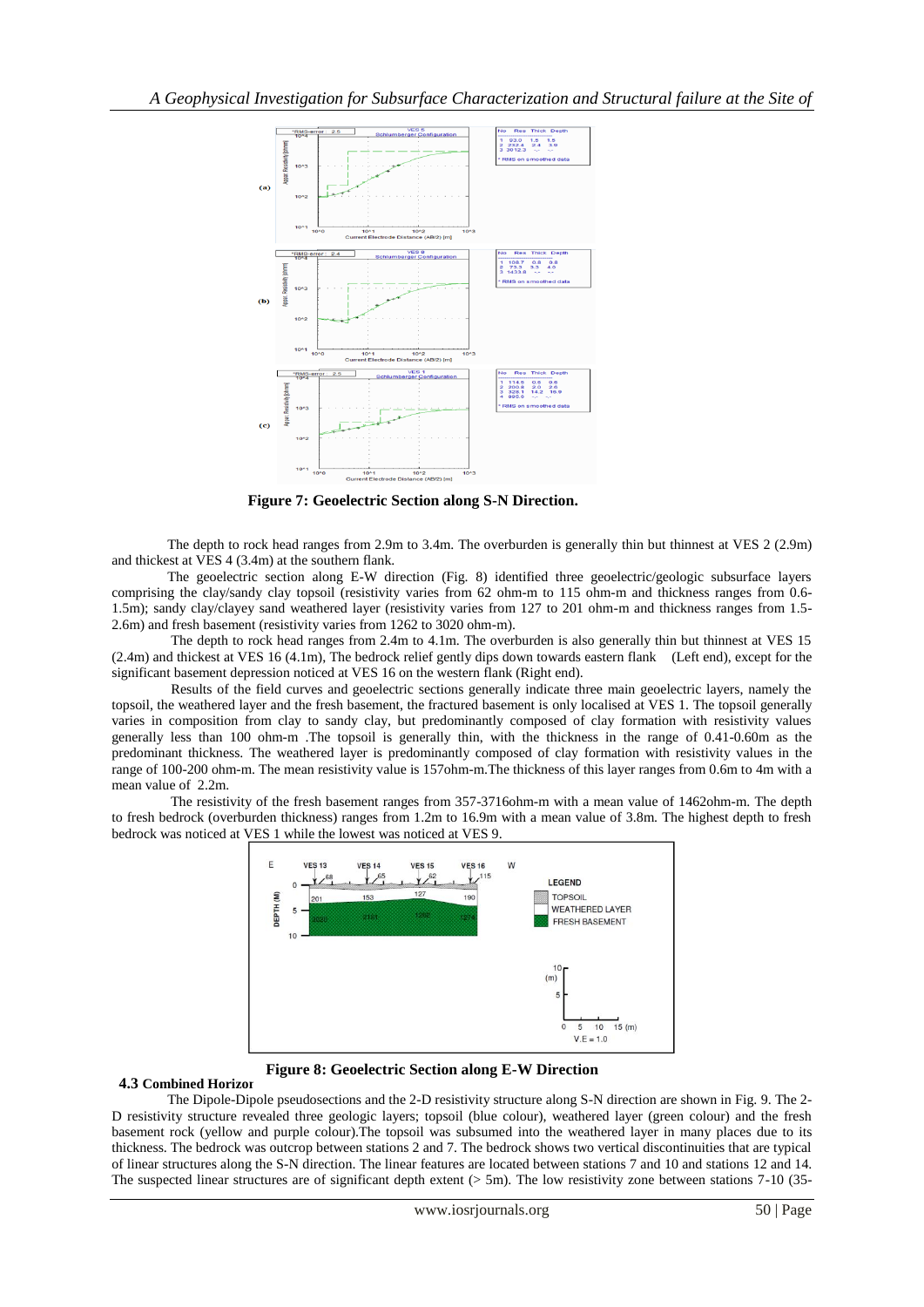50m) could be diagnostic of a suspected fault zone with a width of approximately 9m. The suspected fault zone falls within the extremely failed segment of the investigated building. The uneven nature of the bedrock was also revealed by the 2-D resistivity structure.

Fig. 10 shows the Dipole-Dipole pseudosection (field and theoretical data) and 2-D resistivity structure along E-W direction. Three geologic layers were delineated by the resistivity structure. This includes topsoil (blue colour) which only appears between stations 2 and 5 and subsume into weathered layer along other stations due to its thinness; the weathered layer (green) and the basement bedrock. The relatively uneven nature of the bedrock along this direction is also revealed by the 2-D resistivity structure. There is no evidence of discontinuity within the bedrock typical of suspected fault.

#### **4.4 Correlation of Results**

Along S-N direction traverse, both the topsoil and the weathered layer in the upper 0-2m are clayey (Fig. 11a and b). The basement relief is uneven and outcrop between stations 2 and 7 (Fig 11b). Both the geoelectric section (Fig. 11a) and the 2-D resistivity structure (Fig. 11b) shows that the basements are shallow along this direction. The identified linear feature between stations 7 and 10 (Suspected fault) (Fig. 11b) correlated with where a basement fracture is delineated by the geoelectric section (Fig.11a).

The correlation of the geoelectric section and the 2-D resistivity along E-W direction are shown in Fig.12 (a and b). The upper 0-4m composed of clay/sandy clay/clayey sand, which are characterised by low resistivity values (Fig. 12a and b). The basement topography along the E-W direction is relatively even (Fig. 12a and b). The featurelessness (structurally) of the 2-D resistivity structure (Fig. 12b) are indications of a near homogeneous subsurface sequence (Fig 12a). .

#### **4.5 Sub-soil evaluation of the study area**

s

E

From the geophysical results obtained from the study site, it was confirmed that the topsoil and weathered layer varies in composition from clay to sandy clay, but predominantly composed of sandy clay with a mean resistivity value of 130 ohm-m.

The average resistivity value falls within 100-350 ohm-m ranges of resistivity values and can therefore be regarded as moderately competent, but for the higher clay to sand ratio (130 ohm-m) and thinness nature of this formation (generally less than 2.5m), the foundation of this structure is not expected to be hosted within this formation but on the top of the fresh bedrock. Due to the presence of linear feature (Suspected fault) which acts as a weak zone within this basement rock, it is not expected to be able to host a civil structure without the manifestation of differential settlement which will later show at the surface as cracks in the erected walls.







**Figure 10: 2-D Modeling of Dipole-dipole along E-W Direction**